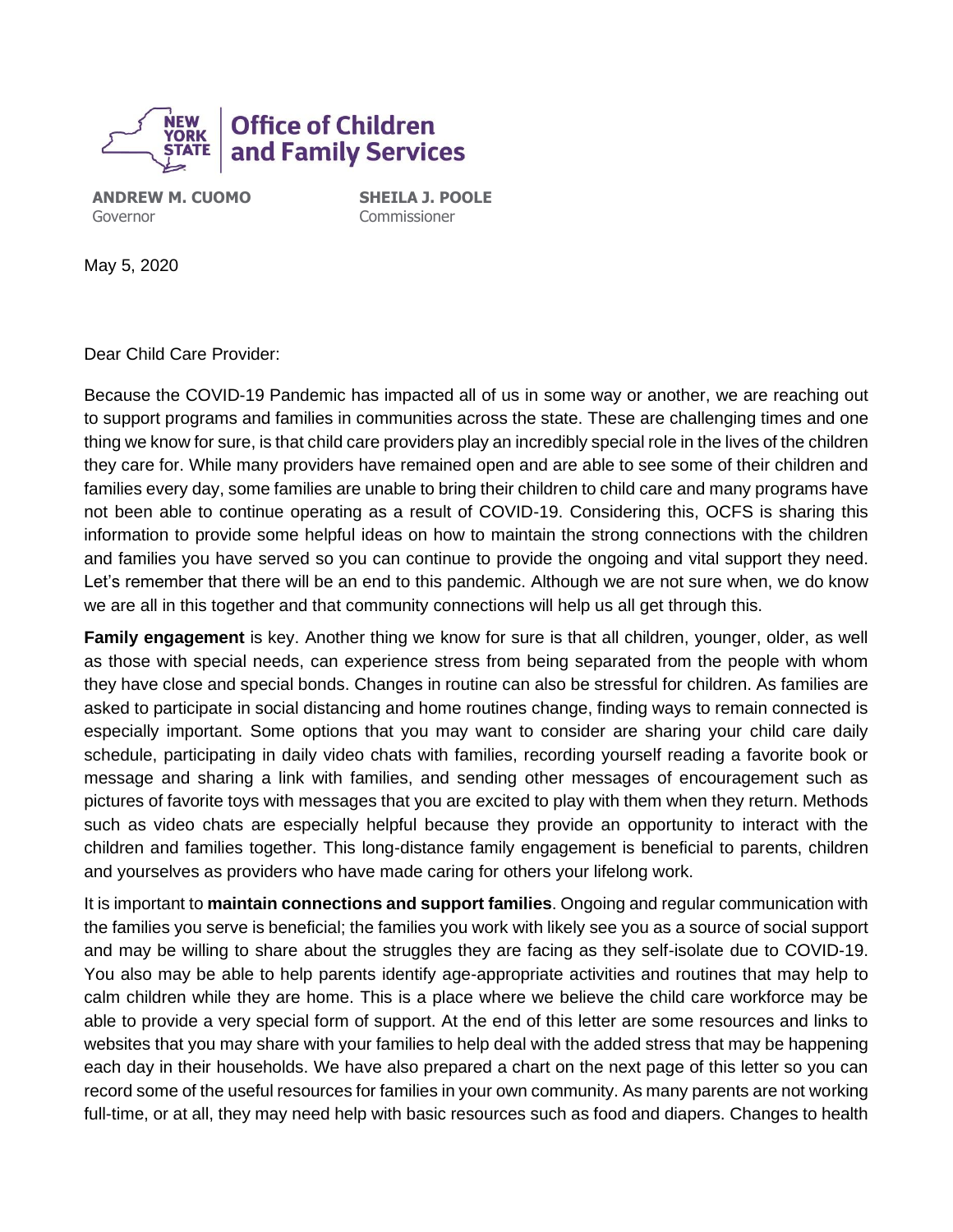care routines and office hours may leave them questioning the best way to obtain medical care. Like the skills you have built for working with young children, the things you know about your local community are especially important during times like these. It may also be helpful to remind parents of the importance of staying connected with their child's school. Parents of school-age children may benefit from keeping in contact with their child's school in order to help them stay current with learning plans, access remote learning tools, and get connected to meals or other services. Feel free to add other items to the resource list. You know your communities and the families you serve the best and may have lots of ideas we haven't even considered.

Let's also keep in mind that **child safety** is of utmost importance. Families who are supported have a greater ability to keep their own children safe. Please browse the resources available in your community and connect with families to offer support, whether that be a referral to a needed community service, a link to an on-line parent support group, an idea for an activity the parent can do with a child, or even just someone the parent can talk to. As providers, you play an important role in the safety of children. If you have immediate concerns about the safety of a child, call 911 and make a report to the Child Abuse and Maltreatment hotline. To register a report, mandated reporters should contact the hotline by calling 1- 800-635-1522. The general public can also register a report by calling 1-800-342-3720.

**The following general resources may be useful to you in your ongoing work to support families. You can use the next page as a place to record information on resources in your community.** 

## **Hotlines and Helplines**

Child Abuse Reporting Hotline 1-800-342-3720 Domestic Violence Reporting Hotline 1-800-942-6906 Prevent Child Abuse NY Parenting Helpline 1-800-244-5373 Mental Health Assistance 1-844-863-9314 Novel Coronavirus Hotline 1-888-364-3065

## **Useful Links**

[Resources broken down by county](https://preventchildabuseny.org/covid-19-resources-and-response) [Mental Health resources](https://omh.ny.gov/omhweb/covid-19-resources.html) [Supporting families during Covid-19](https://childmind.org/coping-during-covid-19-resources-for-parents) [Supporting Providers and CCR&Rs during Covid-19](https://info.childcareaware.org/coronavirus-updates#providers) [Resources for Special Education](https://www.nasponline.org/resources-and-publications/resources-and-podcasts/covid-19-resource-center) [Family Engagement](https://www.childwelfare.gov/topics/preventing/preventionmonth/resources/activity-calendars/) [Financial Support](https://www.cssny.org/news/entry/covid-19-financial-tips) [Online Learning](https://www.newamerica.org/education-policy/edcentral/online-learning-wake-covid-19/) [Parent Portal](https://www.nysparenting.org/coronavirus-resources-parents)